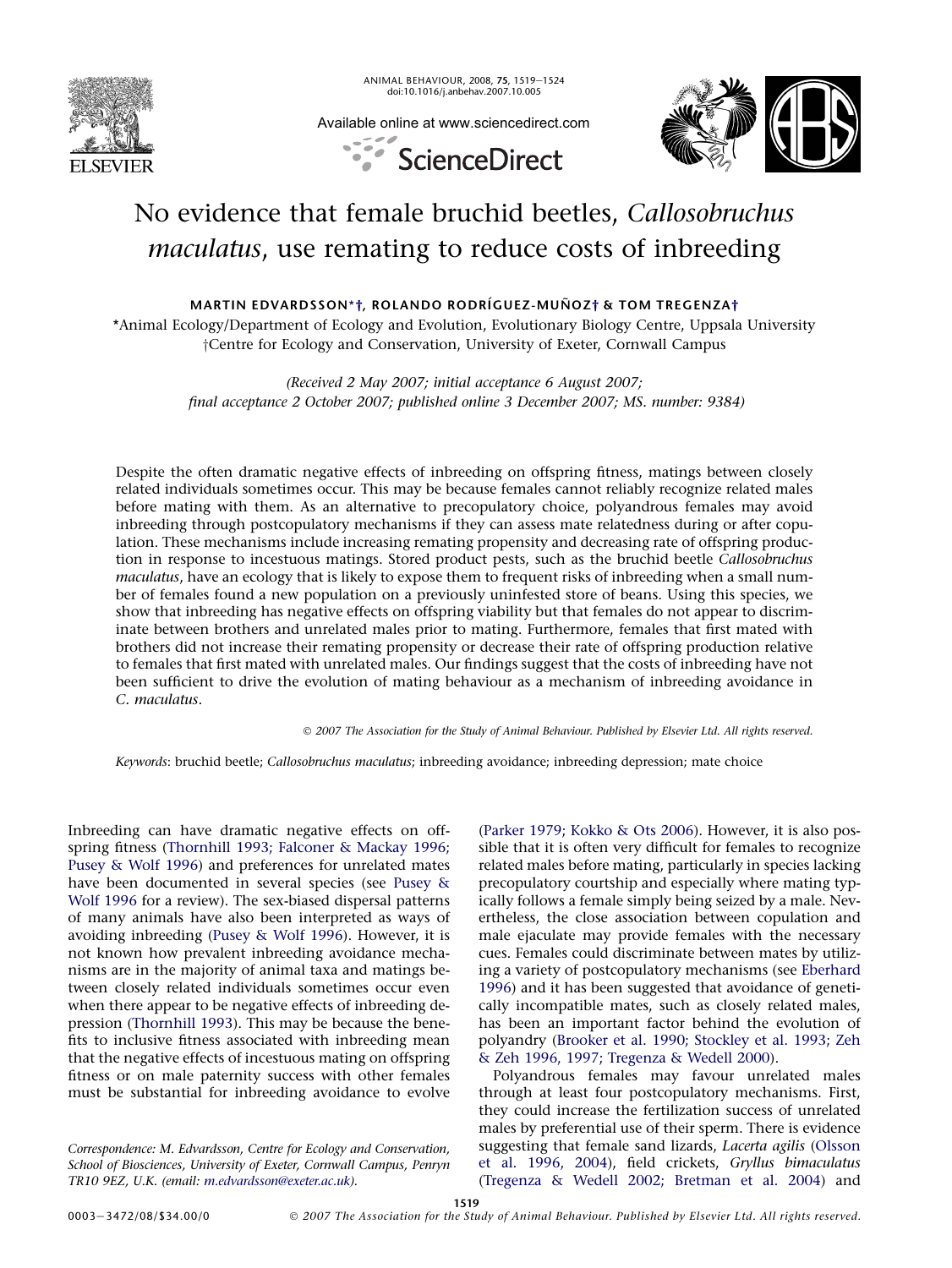<span id="page-1-0"></span>Gryllodes supplicans ([Stockley 1999\)](#page-5-0), red junglefowl, Gallus gallus ([Pizzari et al. 2004](#page-5-0)) and possibly females of the fly Drosophila melanogaster ([Mack et al. 2002\)](#page-4-0) have the ability to favour sperm from unrelated males over sperm from related males. Second, males may transfer smaller ejaculates to related females because offspring may tend to be of lower fitness and hence, if males are sperm limited, they may choose to allocate their ejaculate elsewhere [\(Wedell](#page-5-0) [et al. 2002](#page-5-0)). Third, females could increase their remating propensity and shorten the time until they remate after having mated with related males [\(Eberhard 1996](#page-4-0)), thereby reducing the number of eggs fertilized by sperm from related males. Fourth, females could reduce their investment in offspring fathered by related males, allowing them to allocate more resources to the production of offspring fathered by unrelated males ([Sheldon 2000; Bilde et al.](#page-5-0) [2007](#page-5-0)). These mechanisms are not mutually exclusive and have the potential to give polyandrous females a large fitness advantage that could be important for the maintenance and prevalence of polyandry. Despite this, it is not yet known whether females of any species use the latter two mechanisms to avoid inbreeding.

In this study, we found substantial costs of incestuous mating in the bruchid beetle Callosobruchus maculatus and evaluated the importance of inbreeding for the mating behaviour and reproductive output of females of this species. We tested whether females are more reluctant to mate with brothers than with unrelated males. We also investigated female remating propensity and rate of oviposition in relation to mate relatedness to test whether females use postcopulatory mechanisms to avoid inbreeding. Females of this species are polyandrous (e.g. [Arnqvist et al. 2005;](#page-4-0) [Edvardsson 2007](#page-4-0)) but following their first mating they typically have a refractory period when they are not receptive to courting males and reduce the amount of maleattracting pheromone they emit ([Shu et al. 1996](#page-5-0)). There appears to be some genetic variation among females in the length of this refractory period ([Eady et al. 2004\)](#page-4-0) but it also appears to be flexible, depending on the amount of material resources provided in the large male ejaculates and female access to nutrients and water [\(Savalli & Fox](#page-5-0) [1999; Edvardsson 2007\)](#page-5-0). Mating also carries substantial costs to females because they are harmed by the spines on the male genitalia during copulation [\(Crudgington &](#page-4-0) [Siva-Jothy 2000](#page-4-0)). It appears that female C. maculatus use the flexibility of their mating behaviour to trade-off the need for additional material resources against the costs of sustaining further inujuries ([Edvardsson 2007](#page-4-0)). Last male

sperm precedence is prevalent in C. maculatus [\(Eady &](#page-4-0) [Tubman 1996](#page-4-0)) and a female remating soon after mating with a closely related male would minimize the number of eggs fertilized by sperm of the related male efficiently, even in the absence of a sperm choice mechanism. The size of the male ejaculate, which represents up to 10% of the body weight of virgin males [\(Savalli & Fox 1998,](#page-5-0) unpublished) and hence male ability to induce female refractoriness, decreases significantly after the first mating, exposing males to more intense sperm competition with every mating [\(Savalli & Fox 1999](#page-5-0)). The decreased fertilization success with other females should therefore reduce the inclusive fitness benefits to females mating with brothers.

#### METHODS

Callosobruchus maculatus is a widely distributed pest on stored legumes. Females attach their eggs to beans and the larvae develop inside. We used the laboratory strains Brazil and South India in this study (e.g. [Dick & Credland](#page-4-0) [1984; Mitchell 1991](#page-4-0)). Cultures were maintained on blackeyed beans, Vigna unguiculata, at 28°C with a 18:6 h light:dark photoperiod. All mating trials were staged in 30-mm petri dishes at 28°C. The trials were carried out by introducing a female to the petri dish by tipping her into it from the dish or Eppendorf tube in which she had been isolated immediately following adult emergence. A virgin male was subsequently added by similarly tipping him into the dish. The pair was then given 10 min to initiate copulation in all first mating and remating trials except in the remating trials of experiment VII where pairs were given 5 min (see below). Virgin males typically make vigorous attempts to mate with females as soon as they encounter them (unpublished) and this occurred at every mating trial in this study. When copulation has been achieved, males hold onto the females by their genitalia alone, making it straightforward for an observer to judge when copulation has started. Like the virgin males used, all females were  $1-2$  days posteclosion at the time of their first mating. All individuals used in the mating trials were the offspring of females that had mated to one male only. This enabled us to obtain pairs that were either full sibs or unrelated.

We conducted a series of experiments to test the remating propensity of ovipositing females of both strains at different times after their first mating to either a brother or an unrelated male (Table 1). We also conducted an

Table 1. Strains used and the timing of remating trials in experiments I-VII

| Experiment<br><b>Strain</b> |               | First mating         | Remating trials      | Remating trials (h)                |  |
|-----------------------------|---------------|----------------------|----------------------|------------------------------------|--|
|                             | Brazil        | Unrelated or brother | Unrelated or brother |                                    |  |
|                             | Brazil        | Unrelated or brother | Unrelated            | 6, 9                               |  |
| Ш                           | <b>Brazil</b> | Unrelated or brother | Unrelated            | 12, 16, 20                         |  |
| IV                          | Brazil        | Unrelated or brother | Unrelated or brother | 24                                 |  |
|                             | South India   | Unrelated or brother | Unrelated            | 6, 9                               |  |
| VI                          | South India   | Unrelated or brother | Unrelated            | 12, 16, 20                         |  |
| VII (No beans)              | South India   | Unrelated or brother | Unrelated            | 26, 27, 31, 35, 40, 51, 64, 75, 98 |  |

Unrelated and brother refer to how the males used in the first matings and the subsequent mating trials were related to the females. Unlike in experiments I-VI, females in experiment VII were not provided with beans to oviposit on between mating trials.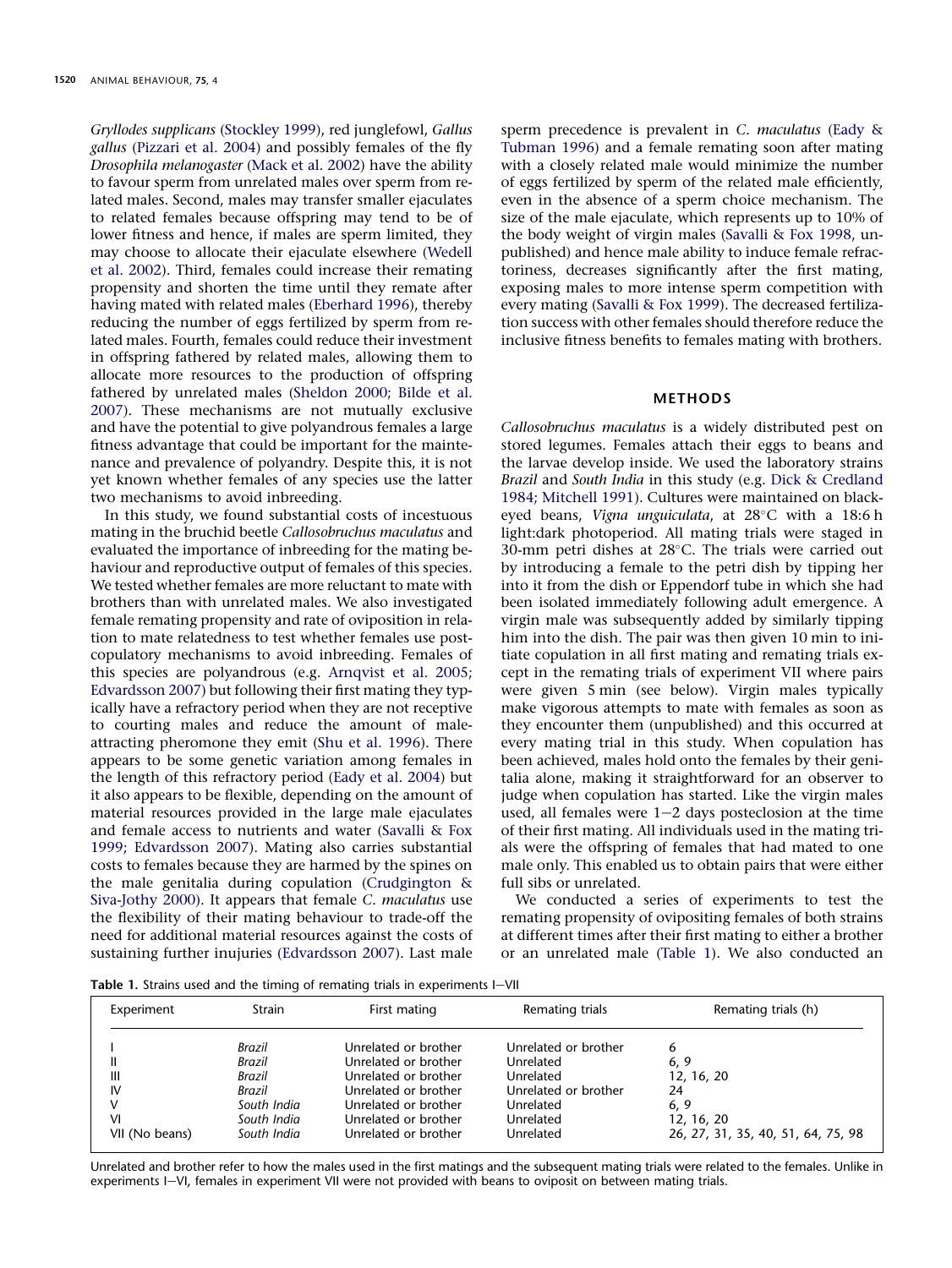experiment where females were prevented from ovipositing ([Table 1\)](#page-1-0). At the time of their first mating, all females were offered either a brother or an unrelated male. To test for any precopulatory discrimination against related males, we recorded the proportion of virgin females that did not mate within 10 min in all experiments. In experiments I and IV, we also tested for precopulatory discrimination against related males in females that had already mated with a brother or an unrelated male. In these experiments (I and IV) females were offered either a brother or an unrelated male at their second mating trial (after 6 h in experiment I and after 24 h in experiment IV). Following their first mating to either a brother or an unrelated male, females were presented only with unrelated males in all other experiments (II, III, V, VI and VII).

We investigated potential postcopulatory inbreeding avoidance mechanisms by assessing how mating with a brother, rather than an unrelated male, affected the remating propensity of ovipositing females (experiments I–VI) and of females prevented from ovipositing (experiment VII) at different times following their first mating. Together, these experiments covered a range of time from when a low proportion of ovipositing females normally remate to when a high proportion normally remate. In all experiments except experiment VII, females were allowed to oviposit on approximately 60 black-eyed beans in individual 90-mm petri dishes at 28°C. We recorded female rate of oviposition after mating with a brother or an unrelated male in experiment I. This was done to test whether females change their reproductive output in response to mating with a closely related male.

In experiments with more than one remating trial (II, III, V, and VI), females that did not mate were returned to the same petri dish after each mating trial. In experiment VII females were instead kept isolated at 28°C without access to beans between mating trials.

To obtain a measure of the effects of inbreeding in the Brazil strain, we recorded egg to adult survival of offspring produced by full sib and nonsib matings in experiment I ([Table 1\)](#page-1-0). It is known from other recent studies that the South India strain suffers substantial inbreeding depression ([Fox et al. 2007\)](#page-4-0). We checked the beans for emerging adults until 14 days after when outbred offspring normally emerge to make sure we did not miss any offspring with unusually slow development. This would represent a prolonged development time of over 50%. [Fox et al.](#page-4-0) [\(2007\)](#page-4-0) found that inbred offspring take on average 5% longer time to develop in the South India strain.

## RESULTS

#### Inbreeding Depression and Oviposition

Females of the Brazil strain mated to brothers suffered a significantly reduced offspring survival in experiment I. Egg to adult survival was (mean  $\pm$  SD) 0.732  $\pm$  0.219 compared with  $0.890 \pm 0.124$  for females mated to unrelated males, representing an 18% decrease in survival (Mann-Whitney *U* test:  $U = 349$ ,  $N_1 = 21$ ,  $N_2 = 23$ ,  $P = 0.011$ ; one female did not lay any eggs and was excluded from this analysis). This is similar to the 21% reduction in egg to adult survival in the South India strain ([Fox et al. 2007](#page-4-0)). However, females that first mated with brothers did not lay fewer eggs in the first 6 h following mating than females that first mated with unrelated males (experiment I: meanbrother  $\pm$  SD = 17.09  $\pm$  10.15; mean<sub>unrelated male</sub>  $\pm$  SD = 15.30  $\pm$ 7.67; two-sample t test:  $t_{43} = 0.668$ ,  $P = 0.51$ ).

#### Precopulatory Inbreeding Avoidance

Virgin females were not more reluctant to mate with brothers than with unrelated males in any of the experiments. Summed over all the experiments, 11 of 131 virgin Brazil females did not mate when offered a brother compared with 12 of 130 when offered an unrelated male (Fisher's exact test:  $P = 0.83$ ). Similarly, in the South India strain four of 130 virgin females did not mate when offered a brother compared with three of 126 when offered an unrelated male (Fisher's exact test:  $P > 0.99$ ).

Females did not appear to discriminate against their brothers as second mates in experiments I and IV where females were offered either a brother or an unrelated male in the remating trials. Only three of 45 females remated after 6 h (one with a brother and two with unrelated males; see Table 2) in experiment I. They had all mated with brothers in the first mating but the difference was not significant and the low number of remating females makes the power of the test low (Fisher's exact test:  $P = 0.11$ .

More females remated after 24 h in experiment IV but, again, there was no significant difference between females that had first mated with brothers (30 of 39) and females that had first mated with unrelated males (25 of 37) (Fisher's exact test:  $P = 0.45$ ). Relatedness of the second male did not influence female remating propensity (Fisher's exact test:  $P = 0.32$ ). Here, females presented with a brother actually had a somewhat higher proportion of rematings (Table 2).

#### Remating Propensity

The proportion of once-mated ovipositing females that were willing to remate increased in both strains over the time period covered in our experiments (Tables  $2-6$ ). However, inbreeding avoidance appears to play no role in female remating because the relatedness of the first male did not have a significant effect on female remating propensity in any of the experiments (see Tables  $2-6$  for statistical evaluation).

Table 2. Proportion of *Brazil* females remating in the four treatments after 6 h in experiment I and after 24 h in experiment IV

| Second/first mating | Unrelated male | <b>Brother</b> |
|---------------------|----------------|----------------|
| Unrelated male 6 h  | 0/12           | 0/11           |
| Brother 6 h         | 2/13           | 1/9            |
| Unrelated male 24 h | 11/17          | 14/20          |
| Brother 24 h        | 13/19          | 17/20          |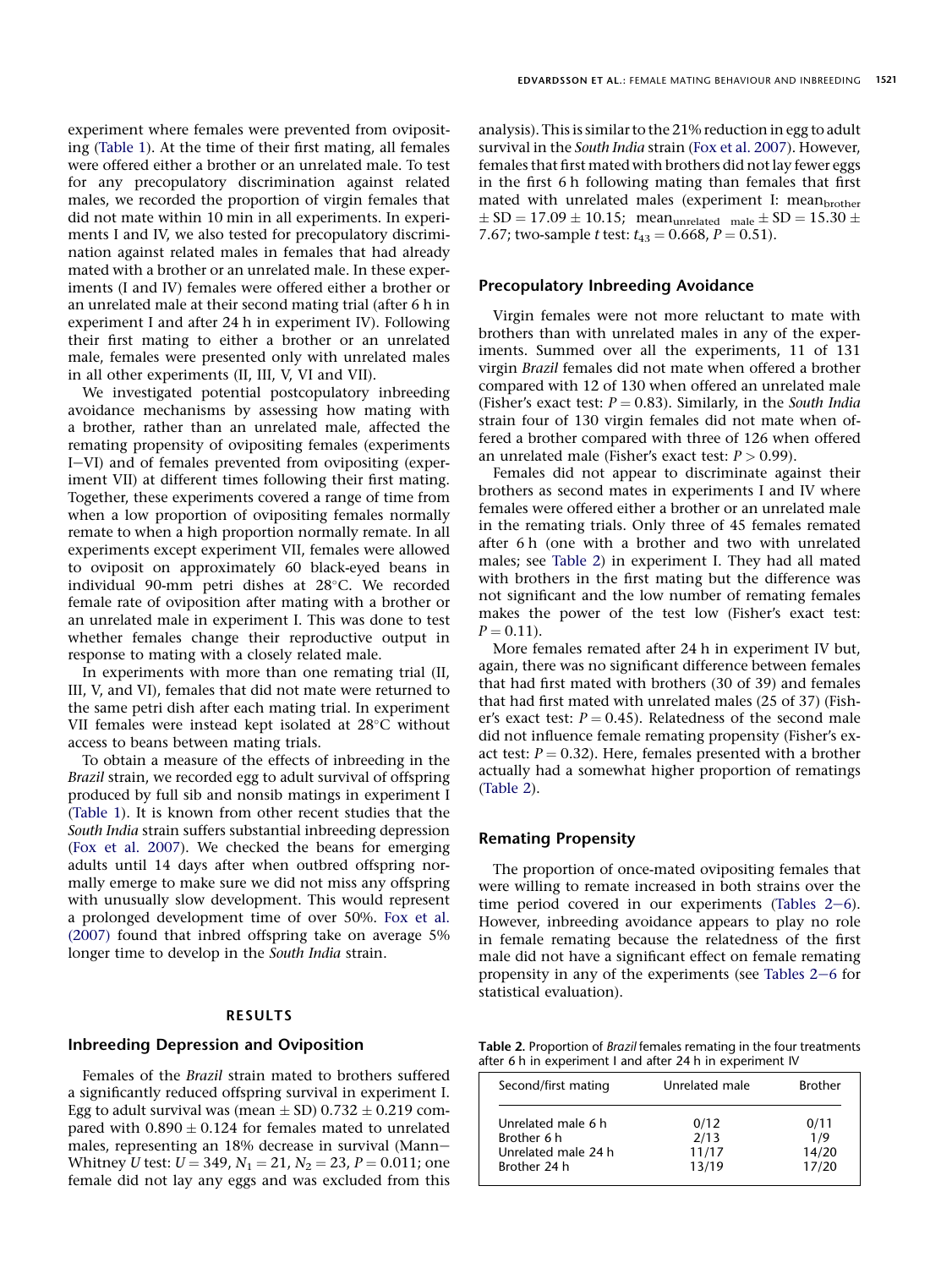| First mating/remated | 6 h | 9 h | Did not<br>remate | Total |
|----------------------|-----|-----|-------------------|-------|
| Unrelated male       | 14  |     | 19                | 38    |
| <b>Brother</b>       | 11  |     | 24                | 39    |
| Total                | 25  |     | 43                | 77    |

Table 3. Contingency table of the number of *Brazil* females remating after 6 and 9 h and the number of females not remating at all in experiment II

Fisher's exact test:  $P = 0.65$ .

In experiment VII, females that had mated once were kept without access to oviposition substrate. Here, many females remained unreceptive to males for the full duration of the experiment (98 h) and there was no difference in remating propensity between females first mated to brothers (seven of 20 remated) and females first mated to unrelated males (six of 12 remated) (Fisher's exact test:  $P = 0.47$ ). Furthermore, there was no significant difference in time until mating between females of the two groups that remated within 98 h (mean $_{\text{brother}} = 22$  h; mean<sub>unrelated male</sub> = 20 h; Mann-Whitney U test:  $U = 14$ ,  $N_1 = 7$ ,  $N_2 = 6$ ,  $P = 0.31$ ).

#### **DISCUSSION**

We found substantial viability effects of inbreeding in the Brazil strain and another recent study found similar effects in the South India strain [\(Fox et al. 2007](#page-4-0)). In addition to the approximately 20% reduction in egg to adult survival, significant negative effects of inbreeding on development rate, female fecundity and female longevity have also been found in this species [\(Tran & Credland 1995; Fox](#page-5-0) [et al. 2006\)](#page-5-0). In all, this should be more than enough to make the net fitness consequences of incestuous matings negative for females. Despite this, the behaviour of the more than 500 females included in our study strongly suggests that female C. maculatus do not alter their mating behaviour to avoid inbreeding regardless of whether they have started oviposition; neither virgin nor nonvirgin females were less willing to mate with brothers than with unrelated males. Overall, virtually identical proportions of virgin females presented with brothers and virgin females presented with unrelated males mated: 94.3% and 94.1%, respectively. This suggests that there is no precopulatory discrimination against related mates in this species. Indeed, the very high proportion of virgin females of both groups mating suggests that virgin females

Table 4. Contingency table of the number of Brazil females remating after 12, 16 and 20 h and the number of females not remating at all in experiment III

| First mating/remated 12h 16h 20h remate Total |    |               |   | Did not |    |
|-----------------------------------------------|----|---------------|---|---------|----|
| Unrelated male                                |    | $\mathcal{F}$ |   |         | 20 |
| <b>Brother</b>                                | 6  | 5             |   |         | 20 |
| Total                                         | 13 | 10            | ς | 14      |    |

Fisher's exact test:  $P > 0.99$ .

Table 5. Contingency table of the number of South India females remating after 6 and 9 h and the number of females not remating at all in experiment V

| First mating/remated                      | 6 h            | 9 h     | Did not<br>remate | Total          |
|-------------------------------------------|----------------|---------|-------------------|----------------|
| Unrelated male<br><b>Brother</b><br>Total | 16<br>20<br>36 | 6<br>11 | 18<br>13<br>31    | 40<br>38<br>78 |

Fisher's exact test:  $P = 0.53$ .

generally mate indiscriminately with the first male they encounter. There are therefore potential benefits to females that use the apparent flexibility of their remating propensity as a postcopulatory inbreeding avoidance mechanism. Despite this, females that had mated with brothers were not more likely to remate or to remate sooner than females that had mated with unrelated males in any of the seven experiments. Taken together, our experiments represent a strong indication that females do not alter their remating propensity to avoid inbreeding.

When drawing inferences from negative results it is important to consider the statistical power of the tests used (e.g. [Thomas & Juanes 1996\)](#page-5-0). In this case, the statistical power is the probability of obtaining a significant result if mating with a brother has a certain effect on female remating propensity. Overall, statistical power was high in our experiments. If females had increased their probability of remating by, for instance, 25% (e.g. from 10 to 35%) in response to incestuous matings, our power to detect this at the first remating opportunity using Fisher's exact test, given our sample sizes and the proportion of females that had mated with unrelated males that remated, would have been 84, 67, 33, 88, 73 and 83%, respectively, in the first six experiments. Power was relatively low in experiment VII due to the limited sample sizes. The results nevertheless indicate that many females remain unreceptive to males if they are prevented from ovipositing regardless of the relatedness of their first mates.

Furthermore, considering each experiment individually, more females that had mated with unrelated males remated in three experiments (II, VI and VII), more females that had mated with brothers remated in three experiments (I, IV and V) and in one experiment the proportions of females remating were identical (III). This is also a strong indication that there really is no effect of male relatedness.

Females did not seem to reduce their production of offspring fathered by brothers, the other postcopulatory

Table 6. Contingency table of the number of South India females remating after 12, 16 and 20 h and the number of females not remating at all in experiment VI

| First mating/remated 12 h 16 h 20 h remate |    |    |   | Did not | Total |
|--------------------------------------------|----|----|---|---------|-------|
| Unrelated male                             | 34 | 24 | 3 | 8       | 65    |
| <b>Brother</b>                             | 40 | 17 | ς |         | 64    |
| Total                                      | 74 | 41 | h |         | 129   |

Fisher's exact test:  $P = 0.63$ .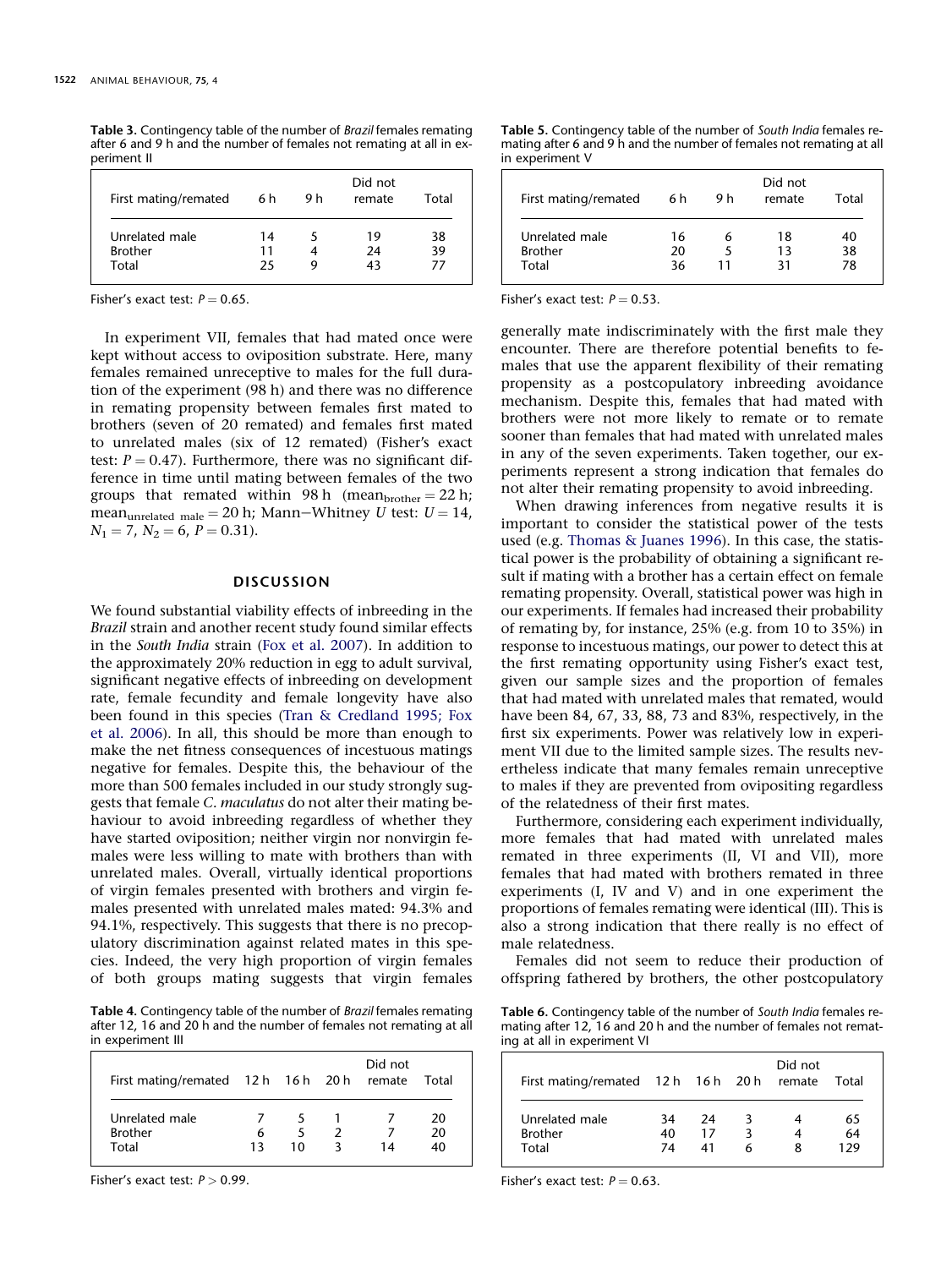<span id="page-4-0"></span>inbreeding avoidance mechanism that we investigated. Incestuous matings did not cause females to reduce their rate of oviposition. Once-mated females mated to brothers even had a slightly higher rate of oviposition than oncemated females mated to unrelated males but the difference was far from significant.

Female C. maculatus, like females of the field cricket G. bimaculatus [\(Tregenza & Wedell 2002; Bretman et al.](#page-5-0) [2004](#page-5-0)), may use sperm choice as a way to avoid inbreeding. [Wilson et al. \(1997\)](#page-5-0) showed that the outcome of sperm competition is influenced by an interaction between male and female genotype in C. maculatus. This is what would be expected if females were able to discriminate against the sperm of brothers and other genetically incompatible males. However, females would still benefit from changing their mating behaviour in response to incestuous matings. A substantial proportion of a female's lifetime oviposition occurs while she is still unreceptive to males following her first mating and only has the sperm from her first mate to use for fertilization. For instance, the results of the current study show that a majority of females are still unreceptive to courting males after 6 h and females had at that time on average laid close to a fifth of the eggs they would normally lay over their entire lifetime. Virgin females that mate with brothers will therefore fertilize a substantial proportion of their eggs with sperm from brothers regardless of any sperm choice mechanism.

Emerging virgin female C. maculatus may risk encountering brothers in their natural environment because females lay eggs in pods of beans in the field, on collections of seed in stores or, in the case of our strains, in the laboratory. In their evolutionary past one would expect that discrete patches of food, such as a sack of beans, would typically be located by only a few individuals, which would oviposit rapidly, such that emerging individuals would find themselves surrounded by a mixture of full sibling and unrelated potential mates. However, it appears either that the evolution of kin discrimination has been prevented by unknown constraints or that other factors are more important to female mating behaviour than inbreeding avoidance. Callosobruchus maculatus has a short reproductive life and, at least in laboratory populations, competition over beans among ovipositing females and developing larvae can be severe. This may have created selection for females that mate and begin oviposition rapidly, explaining why virgin females mate indiscriminately with the first male that courts them.

More research is needed to establish whether postmating choice of compatible sperm is widespread in insects including C. maculatus. It is still uncertain how important inbreeding avoidance has been in the evolution of insect behaviour in general. Our results suggest that it has not been a major driving force in the evolution of the mating behaviour of C. maculatus.

# Acknowledgments

We thank Göran Arnqvist, Fleur Champion de Crespigny and anonymous referees for commenting on earlier drafts of this paper. M.E. was supported by a grant from the

Swedish Foundation for International Cooperation in Research and Higher Education. R.R-M. was supported by grants from the FICYT (B01-30), the Ministerio de Educación, Cultura y Deporte (EX2002-0405) and the Leverhulme Trust. T.T. is funded by a Royal Society Fellowship and the European Social Fund.

EDVARDSSON ET AL.: FEMALE MATING BEHAVIOUR AND INBREEDING 1523

## References

- Arnqvist, G., Nilsson, T. & Katvala, M. 2005. Mating rate and fitness in female bean weevils. Behavioral Ecology,  $16$ ,  $123-127$ .
- Bilde, T., Maklakov, A. A. & Schilling, N. 2007. Inbreeding avoidance in spiders: evidence for rescue effect in female spiders with outbreeding opportunity. Journal of Evolutionary Biology, 20, 1237-1242.
- Bretman, A., Wedell, N. & Tregenza, T. 2004. Molecular evidence of post-copulatory inbreeding avoidance in the field cricket Gryllus bimaculatus. Proceedings of the Royal Society of London, Series B, 271, 159-164.
- Brooker, M. G., Rowley, I., Adams, M. & Baverstock, P. R. 1990. Promiscuity: an inbreeding avoidance mechanism in a socially monogamous species? Behavioral Ecology and Sociobiology, 26,  $191 - 199.$
- Crudgington, H. S. & Siva-Jothy, M. T. 2000. Genital damage, kicking and early death. Nature, 407, 855-856.
- Dick, K. M. & Credland, P. F. 1984. Egg production and development of three strains of Callosobruchus maculatus (F.) (Coleoptera: Bruchidae). Journal of Stored Products Research, 20, 221-227.
- Eady, P. E. & Tubman, S. 1996. Last-male sperm precedence does not break down when females mate with three males. Ecological Entomology,  $21$ ,  $303-304$ .
- Eady, P. E., Rugman-Jones, P. & Brown, D. V. 2004. Prior oviposition, female receptivity and last male sperm precedence in the cosmopolitan pest Callosobruchus maculatus (Coleoptera: Bruchidae). Animal Behaviour, 67, 559-565.
- Eberhard, W. G. 1996. Female Control: Sexual Selection by Cryptic Female Choice. Princeton: Princeton University Press.
- Edvardsson, M. 2007. Female Callosobruchus maculatus mate when they are thirsty: resource rich ejaculates as mating effort in a beetle. Animal Behaviour, 74, 183-188.
- Falconer, D. S. & Mackay, T. F. C. 1996. Introduction to Quantitative Genetics. 4th edn. Harlow: Longman.
- Fox, C. W., Scheibly, K. L., Wallin, W. G., Hitchcock, L. J., Stillwell, R. C. & Smith, B. P. 2006. The genetic architecture of life span and mortality rates: gender and species differences in inbreeding load of two seed-feeding beetles. Genetics, 174, 763-773.
- Fox, C. W., Scheibly, K. L., Smith, B. P. & Wallin, W. G. 2007. Inbreeding depression in two seed-feeding beetles, Callosobruchus maculatus and Stator limbatus (Coleoptera: Chrysomelidae). Bulletin of Entomological Research, 97, 49-54.
- Kokko, H. & Ots, I. 2006. When not to avoid inbreeding. Evolution, 60,  $467 - 475$ .
- Mack, P. D., Hammock, B. A. & Promislow, D. E. L. 2002. Sperm competitive ability and genetic relatedness in Drosophila melanogaster: similarity breeds contempt. Evolution, 56, 1789-1795.
- Mitchell, R. 1991. The traits of a biotype of Callosobruchus maculatus (F.) (Coleoptera: Bruchidae) from South India. Journal of Stored Products Research, 27, 221-224.
- Olsson, M., Shine, R., Madsen, T., Gullberg, A. & Tegelström, H. 1996. Sperm selection by females. Nature, 383, 585.
- Olsson, M., Madsen, T., Ujvari, B. & Wapstra, E. 2004. Fecundity and MHC affects ejaculation tactics and paternity bias in sand lizards. Evolution,  $58$ ,  $906-909$ .